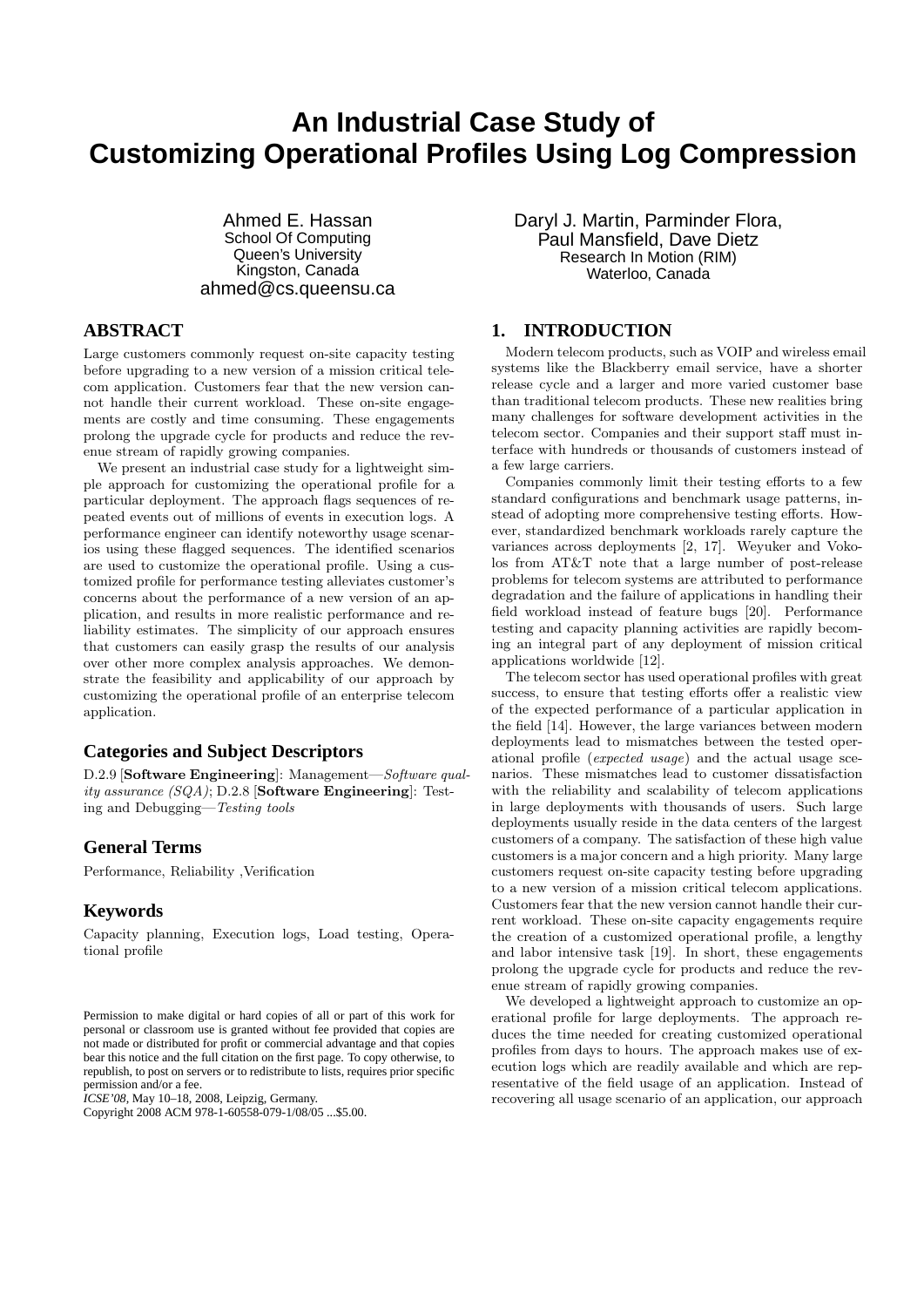uncovers a limited set of high workload scenarios. Such scenarios exert a high workload on an application and are usually critical to the performance of an application due to the high event repetition in them. For example, a "Check Email" scenario would contain the following logged events in the execution log of a wireless email router: connect\_server, read\_server\_msg, get\_new\_email, disconnect\_from\_server. Another instance of the "Check Email" scenario may have the get\_new\_email event repeated a 100 times, indicating that a user has received one hundred emails at once. Our approach would flag such large sequence of repeated get\_new\_email events. A performance engineer would then determine the scenario corresponding to the repeated events, consult the operational profile, and add the scenario to it, if needed. This process would result in a customized profile.

In our experience, the approach identifies many large and high workload scenarios within a few hours without having to dispatch performance engineers to the site of a deployment. The simplicity of the approach ensures that customers can easily grasp the results of our analysis over other more complex analysis approaches. The gained understanding through our approach is valuable in ensuring that high value customers with large deployments are satisfied with the performance of an application.

#### **1.1 Organization of the Paper**

The paper is organized as follows. Section 2 presents background information needed to understand the motivation for our approach: operational profiles and redundancy in logs. Section 3 presents our approach. We elaborate on our use of redundancy in execution logs to reveal high workload scenarios. Section 4 showcases our proposed approach on the execution logs of a large deployment of a multi-threaded multi-user telecom application that is deployed in thousands of enterprises worldwide. Section 5 explores our results and discusses the limitation of our approach. Section 6 presents related work. Finally Section 7 concludes the paper and briefly outlines future work.

## **2. BACKGROUND**

#### **2.1 Operational Profile**

An operational profile captures the most common usage scenarios (e.g., sending email, receiving email, and deleting email) of a particular application (e.g. wireless email client) and their rate of occurrence (e.g. frequency of sending email) [14]. For example, the profile of an email client would contain information such as: {send email (60%), receive email (30%), delete email (10%)}.

Musa informally measures the cost-to-benefit ratio of creating a profile to be as high as 1 to 10 [15]. Many success stories of using operational profiles for guiding software testing are reported in literature. AT&T reports that operationalprofile-driven testing helped significantly reduce the number of reported customer problems. Similarly, HP reported that operational profiles helped reduce the time and cost for testing a multiprocessor operation system by as much as 50% [14, 15].

Deriving an operational profile is time consuming and challenging. Creating a profile requires the participation of many system experts and the analysis of large amounts of data across various deployments of an application [19]. Musa reports that creating a profile for a typical 100 KLOC

application, that has been developed by 10 developers over 18 months, requires around one staff month [15]. Field data should be collected for a significant period of time (two to twelve months) [1]. Performing extensive data collection on actual deployments is usually not feasible, due to the needed on-site resources and time commitment. Analyzing the collected data requires a good understanding of the features and usage scenarios of a software system. Moreover, examining data collected from large deployments is challenging due to the large amount of data which should be analyzed. For example, many telecom applications produce several hundred megabytes of execution logs each day.

#### **2.2 Redundancy in Logs**

Logs record the execution of an application and could be used to build operational profiles. Tracing logs are generated by instrumenting or monitoring of an application using a variety of technologies such as the Java Virtual Machine Profiler Interface (JVMPI). In contrast, execution logs are produced without any special instrumentation. Execution logs are primarily used for issue resolution and for remote debugging. For instance, customer support agents use execution logs to remotely determine field problems. There is an abundance of execution logs in the field, whereas tracing logs must be produced for specific scenarios.

Both execution and tracing logs have similar characteristics. They both contain valuable information which could benefit program understanding activities [3]. The main differences between both types of logs are: (1) Tracing logs are more detailed. (2) More time and effort is needed to generate tracing logs. Tracing logs are more detailed since they track the execution of an application at a much lower level of detail (e.g., function call and return events). It is undesirable to produce tracing logs while a telecom application is running in the field. Instead the application needs to be taken offline due to the large resource requirements for producing such traces. Nevertheless, redundancy in both types of logs is a widely recognized attribute [6]. Redundancy is usually due to either the repetition of sequences of events (e.g. syncing all messages to a wireless email device) or due to repeated scenarios (e.g. sending multiple emails to a wireless device).

Redundancy is considered as an undesirable feature of logs since it hampers program understanding. Researchers have proposed approaches to automatically detect, and remove or abstract redundancies in execution logs [7, 8, 9, 10, 16, 18]. Many of these approaches summarize or visualize log information to assist analysts in investigating problems.

For the approach presented in this paper, we use execution logs. In contrast to previous approaches, we do not execute a particular set of test cases on an application, since we recognize that shutting off a mission critical system to execute a few test scenarios at a customer's site is usually not feasible nor realistic. Moreover, we see redundancy in execution logs as a desirable feature which our approach exploits to uncover the characteristics of a workload. Finally we analyze logs that are much larger in size in comparison to other approaches, since we deal with actual execution logs instead of logs for specific scenarios. Our approach is designed to process and study log files which contain millions of events in contrast to previous approaches which deal with logs containing less than 100K events [7].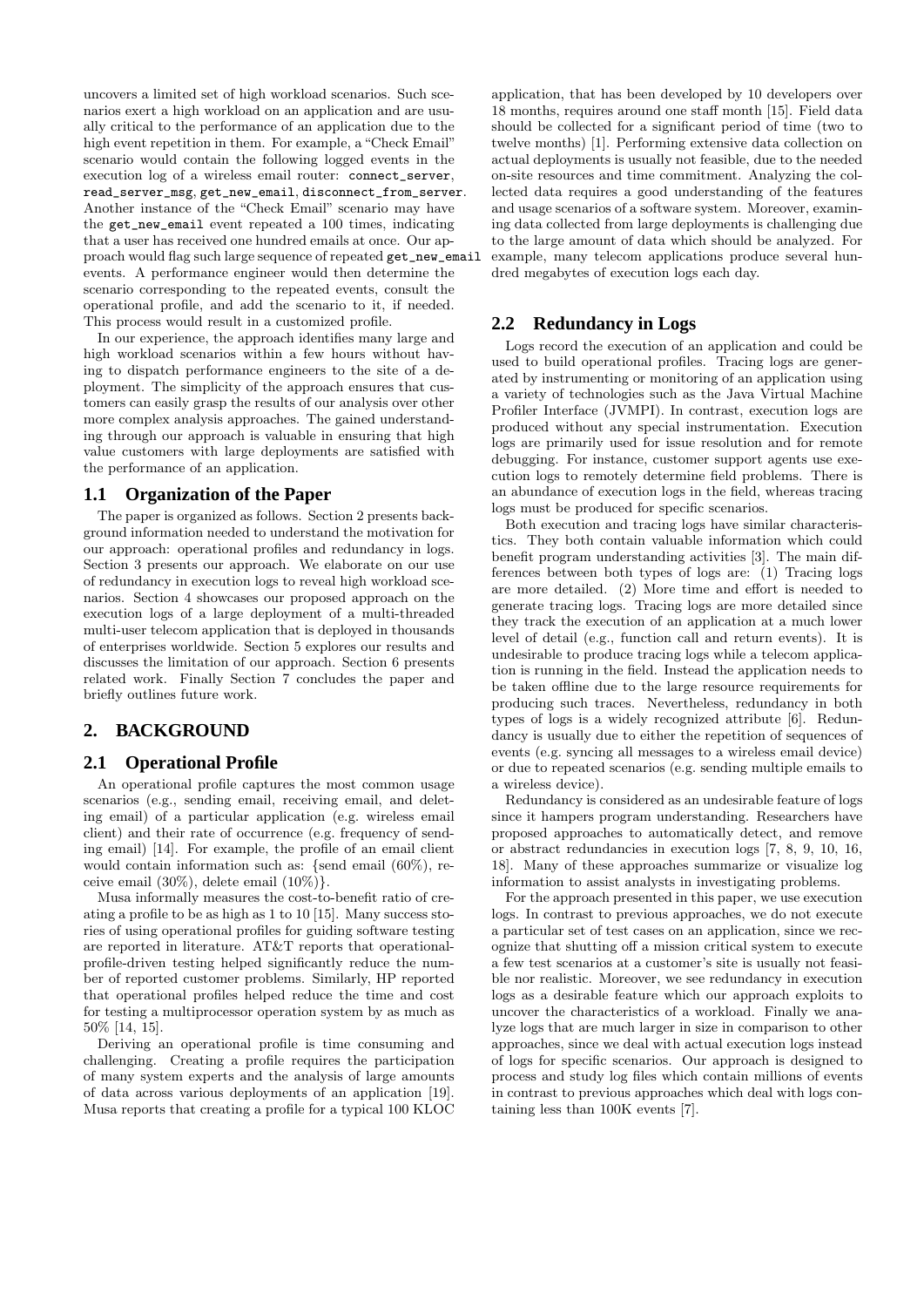## **3. OUR LOG COMPRESSION APPROACH**

Creating an operational profile is a labor and time consuming process. Menascé et al. [13] suggest to begin by gathering a list of frequent usage scenarios of an application. For each identified scenario, a scenario signature is created. The scenario signature is a regular expression pattern which lists the sequence of function calls or events which occur in that scenario. For example, the signature for the "Check Email" scenario may look as follows: connect\_to\_server, read\_server\_msg, get\_new\_email?, disconnect\_from\_server. The signature indicates that the get\_new\_email? function is an optional function which is executed based on the server's reply. The execution log records the execution of most of the functions in an application. For instance, a "Send Email" scenario is implemented by calling several functions such as connect\_to\_outgoing\_server, send\_message\_to\_server, open\_outbox, store\_sent\_message, and close\_outbox. Analyzing the execution logs using these scenarios signatures, one can determine how frequently do users "Check Email" or "Send Email". This process must be repeated for every identified usage scenario for a particular application. A good understanding of the different usage scenarios and their signatures is needed.

A good knowledge of all the scenarios and their signatures is not realistic given that many software systems are not well documented and even if they are documented the documentations are rarely kept up to date [11]. At first glance it may appear that determining the various usage scenarios is a simple task. But one must consider that different alternatives for a simple scenario are considered as different scenarios. For instance, the "send email" scenario may have various alternatives such as "send email to invalid account" or "send email to self". The resource requirements for every scenario varies and should be considered. For example, sending an email to an invalid account would require less resources since the email client won't contact the server.

Whereas traditional techniques for creating an operational profile focus on capturing frequently occurring scenarios, we are interested in uncovering large scenarios which contain several repeated events in them. Although the scenarios may not occur often, the high repetition of events in them is likely to affect the performance of a software application. These scenarios are often missing from basic operational profiles since they do not usually occur is most deployments of an application.

To cope with the large amount of data (millions of events) present in the execution logs of telecom applications, our approach converts the execution log into a log signal. The log signal is generated by breaking the data in the execution log into equal sized periods, compressing each period, and measuring the compression ratio of the period. Periods with a large number of repeated sequences of events can then be easily identified since they would compress very well compared to other sequences. A performance engineer examines every identified sequence of repeated events (less than 1% of the log file) and updates the operational profile with new scenarios. For each newly created scenario, a filtering rule is created. The filtering rules for the new scenarios are applied to the execution log to remove the events for that scenario from the log. Once the events are removed, a new log signal is created and the performance engineer examines the signal again to identify other interesting sequences. After a few iterations of this process, the performance engineer should

be able to recognize most of the high load scenarios peculiar to the studied deployment. These scenarios are used to augment the operational profile in order to better match deployment characteristics. This process takes 2-3 hours in practice.

We note that our approach can be used on any type of data produced by a software application such as disk access, database operations, or memory usage, as long as a scenario signature could be described using patterns in the logged data. For example, the signature for the "Check Email" scenario can be described as one large disk write, followed by several repeated small disk writes, and followed by one large disk write. For this paper, we use execution logs since they are readily available for most applications, and no additional effort, like the instrumentation of the application, is required to collect them. Moreover creating scenario signatures using log events is much simpler and straightforward in comparison to using disk or memory access patterns.

### **3.1 Approach Details**

We now present our approach. Given a log file, a performance engineer picks an analysis window (e.g., 400 events). The analysis window is used to break the log file into periods of equal size. Each analysis period is compressed and its compression ratio is recorded and visualized. Any type of compression algorithm could be used. For our purposes, we use the Gzip compression algorithm since the gzip tool is readily available on all platforms. We define compression ratio  $CR$  for a period P as:

$$
CR(P) = 1 - \frac{size\ of\ P\ after\ compression}{size\ of\ P\ before\ compression}
$$

The compression ratio will be high for periods with high redundancy in event sequences and low for periods with low redundancy. Given the two strings "BAAAAAAAC" and "ABCXEWT" both representing a sequence of events. Each character in the sequence represents an event. For example, "A":Open\_Inbox and "B": Close\_Inbox are events. The sequence "BAAAAAAAC" contains a large amount of redundancy in it and will compress very well. On the other hand the other sequence "ABCXEWT" contains no redundancy and will compress poorly.

Instead of using the proposed compression ratio technique, one could count the number of consecutive events in the execution log and highlight sequences of repeated events. Such a counting technique can recognize simple event sequences constituting of the repetition of a single event (e.g. "AAAAAAA"). However, a counting technique cannot easily recognize more complex sequences of repeated events. Such complex sequences are found often in the execution logs of applications. Examples of complex sequences:

- 1. Event groups ("ABCABCABC"): We often find a group of events, e.g."ABC", repeated instead of a single event. An example of a group of events would be: Open Inbox, Verify Password, and Contact Server.
- 2. Approximate repetition ("ABCXDABCTWABC"): When searching for groups of repeated events, we commonly find repeated groups of events that are interrupted with other events. The interruption by other events (e.g. "X,D,T,W") occurs for various reasons. For example, due to the multi-threaded nature of many telecom applications, the log of sequences of events may be interrupted by events produced by other threads. Or,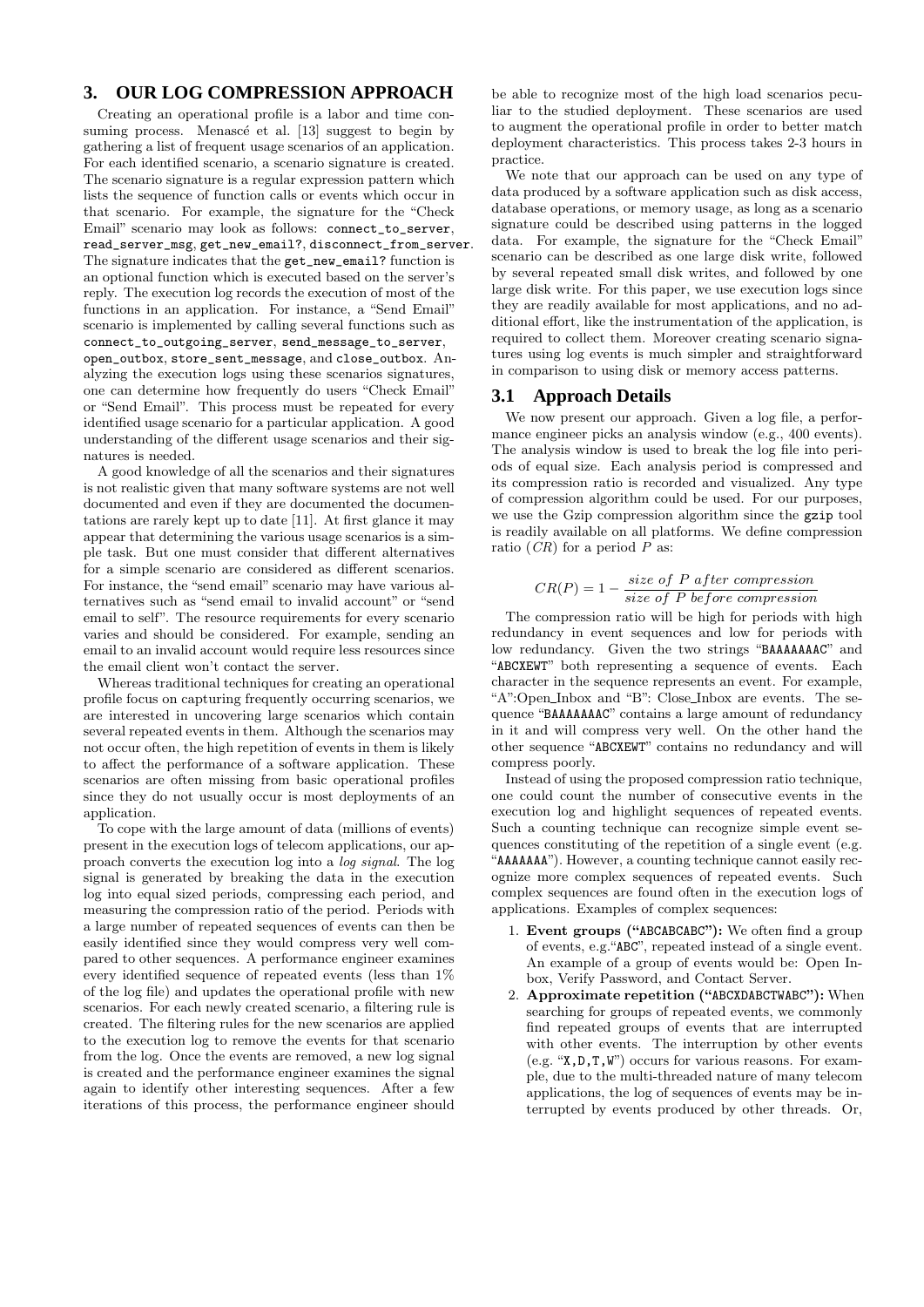

Figure 1: Our Approach for Studying Repeated Sequences of Events in Execution Logs

repeated groups of events may differ slightly from one instance to another. For example, when receiving a 100 emails a few of the emails may have a high priority flag set on them. This flag may cause the appearance of a different event in the log.

The compression ratio technique recognizes such complex sequences since the redundancy within these sequences results in high compression ratios even if the repeated groups of events are not identical.

Figure 1 presents an overview of our iterative approach. The solid arrows indicate the basic flow of our approach. The dotted lines indicate the steps performed at the end of each iteration of the approach. Based on the Signal Analysis step, a performance engineer determines whether a new iteration is needed or the analysis should terminate. We explain below the steps in our approach:

#### *3.1.1 Anonymizer*

The Anonymizer step is responsible for removing all references to specific accounts and user data. For example, execution logs such as 10:15AM-Handle Email for User='User1' and 11:40PM-Handle Email for User='User22' are converted to -Handle Email for User=. The anonymization of the log lines converts the log file into an event listing. This conversion ensures that similar events have similar compression ratios independent of the actual data outputted in the log line during the execution of a specific instance of an event. In order to ensure the generality of our approach, we use several general heuristics coded in a Perl script to anonymize log lines. For example, we remove all characters surrounded by single or double quotes. We also remove all numbers in a log line. Both heuristics assume that these values are likely parameters of an event and should be removed.

#### *3.1.2 Splitter*

The Splitter step breaks the log events into periods of equal size using a defined window size. A performance engineer would start with a large window size and keep on reducing the window size as the analysis progresses. In our experiments, we started with windows of size 400 events (larger sizes are possible) and continued reducing the size of the window till it reached 50 events. Larger window sizes will result in the identification of larger sequences of repeated events.

#### *3.1.3 Compressor*

The Compressor step simply compresses the events in each analysis period, measures the compression ratio of these events, and produces a graph of the log signal.

#### *3.1.4 Signal Analysis*

The Signal Analysis step is a manual step where the performance engineer examines the produced graph of the log signal and studies the spikes in the graph. We chose to examine the top ten spikes whose value is four times the average, other values may be used. For each examined spike, the performance engineer consults the corresponding log events and log lines. Since the spike is due to redundancy in the log, the log lines causing the spike can be easily recognized when the log is inspected. Using a regular expression, the performance engineer manually specifies Filtering Rules for each identified scenario. These rules are equivalent to a scenario signature. The name of a scenario is derived by consulting a system expert or based on the events in the scenario.

Based on our experience using this approach, it is preferable to focus on one spike at a time. Once the filtering rule corresponding to that spike is created, then the filtering rule is applied to the log file and the log signal is re-examined. By removing the events corresponding to the just identified spike, other spikes, which are due to the just removed scenario, are removed as well. This technique reduces the number of spikes which must be examined by hand.

To decide whether to perform an additional iteration or to stop the process, we used the following heuristics during our analysis:

- If no spikes are present in the log signal, then the window size is reduced, usually by half. By reducing the window size then the log signal is likely to show additional spikes. These new spikes are due to the existence of shorter sequences of repeated events. The engineer can keep on reducing the window size until the compression ratio is negative. The compression ratio becomes negative once the overhead of the compression is too high (i.e., the compressed events take more space that the uncompressed events).
- If there are too many spikes in the signal, the engineer can decide to identify 10-20 filtering rules and stop. The decision to continue further or to stop is based on the time allocated to the customization of the operational profile. In our experience, the first ten filtering rules are very valuable in highlighting large and important peculiarities of a particular deployment.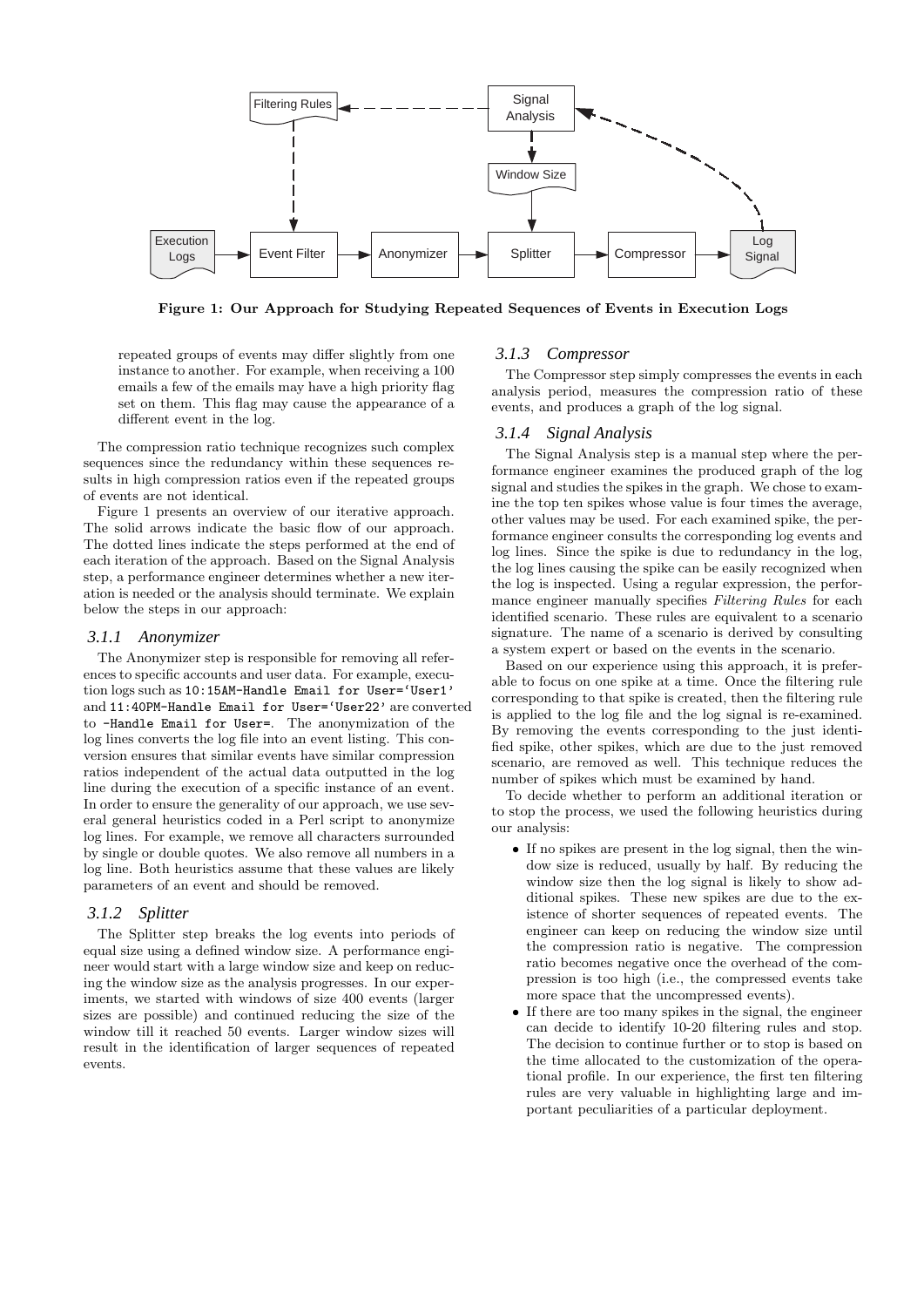Using the filtering rules, we can calculate the frequency of occurrence of their corresponding scenarios by examining the initial log file. The scenarios along with their calculated frequencies are used to update the operation profile. The simplicity of the approach permits a customer to be more involved in the analysis. A customer looking at the signal may decide to have the engineer continue the spike analysis for a longer period of time.

#### *3.1.5 Event Filter*

The Event Filter step applies the filtering rules identified during the Signal Analysis step. Each filter is specified as a regular expression. The expression specifies the starting, ending, and repetitive events in a particular scenario. For example, a filter to remove the execution logs corresponding to the reception of a batch of email messages (i.e. "receive email" scenario), would be expressed as follows: A starting event of the form "<TIME>-Handle Email for User='##USER##'" and an ending event of the form "<TIME>- Handled Email for User='##USER##'". To remove email reception scenarios with more than 10 repetitive events, the repetitive event is expressed as the occurrence of the following expression more than 10 times: "<TIME>-Handle Email Message for User='##USER##', MsgId=". The ##USER## expression back-references earlier matches in the filter to ensure that only the appropriate log lines, matching the correct user, are removed. Since the filtering rules reference particular entries in the data (e.g., the user name), the filtering should occur before the Anonymizer step where such information is removed from the logs.

## **4. INDUSTRIAL CASE STUDY**

To demonstrate the applicability of our approach, we used it to study the execution logs of five large deployment of a multi-threaded telecom application. The studied application processes data for hundreds of users within large enterprises. Due to the critical nature of the application, the presentation of our analysis does not name the specific events nor scenarios identified by our approach instead each event and scenarios is assigned a unique identifier.

In our case study, we want to customize an operational profile for a particular deployment. We first used a current operational profile to conduct a load test on the application in a lab setting. The load test contained the same number of users as the deployment but was conducted for just 6 hours. The generated execution log is stored for further analysis. We then acquired the execution log for the deployment that we wanted to study. The deployment log is for a full day. We tested our approach using the deployment log. In order to demonstrate the benefit of our approach, we compared the content of two log files (the load log and deployment log) and uncovered missing scenarios in the load log. These missing scenarios demonstrate the value and importance of customizing the operational profile.

Figure 2 shows the log signal produced by applying our approach on the load (black) and deployment (grey) logs using a window of 400 events. The load log is for 500 users, it contain 1,152,049 log lines and it is 137MB in size. The deployment log is for a 24 hour period, it contains 953,802 events and it is 110MB in size. We note that the deployment log contains less events than the load log even though the deployment log captures events over a longer period (24 hours vs. 6 hours). The variance in size indicates that the



Figure 2: Deployment Logs in Grey, Load Logs in Black

operational profile used for load testing is exerting a much higher workload than the actual deployment workload. After closer analysis of the graphs shown in Figures 2 and 3, we notice the following:

- 1. The deployment log has a slightly higher compression ratio in contrast to the load log. The load signal, in Figure 2, has a lower range of values in comparison to the deployment signal. The higher compression ratio indicates that the deployment log has more repetitive sequences of events in contrast to the load logs. The operational profile should be updated since the load logs are generated due to load testing of the application using the operational profile.
- 2. The deployment signal exhibits spikes in compression ratio. These spikes indicate the presence of highly repetitive sequences. These sequences likely correspond to high load usage scenarios. These scenarios should be integrated into the operational profile to make the results of load testing efforts more realistic.
- 3. The spikes at the beginning of both log signals, in Figure 2, are due to the initialization of the studied application. During initialization similar events are executed for each user (e.g. the resetting of each user account). Once these similar events are anonymized, they compress very well.
- 4. The detailed signal breakdown, shown in Figure 3, indicates that the deployment signal has a higher median value in comparison to the load signal. The median value is marked with a red vertical bar in both graphs shown in Figure 3.

Using our approach, a performance engineer can examine the spikes in Figure 2 and create Filtering Rules. These rules remove all the log lines which correspond to the identified spikes. Once the lines are removed, other spikes due to the recurrence of the same scenario will be removed. This process (finding a spike, examining the logs for its corresponding period, expressing the repetition as a scenario signature, and writing a filtering rule to remove such a scenario from the logs) is repeated several times. The final filtered signal is shown in Figure 4. In our experiment, we started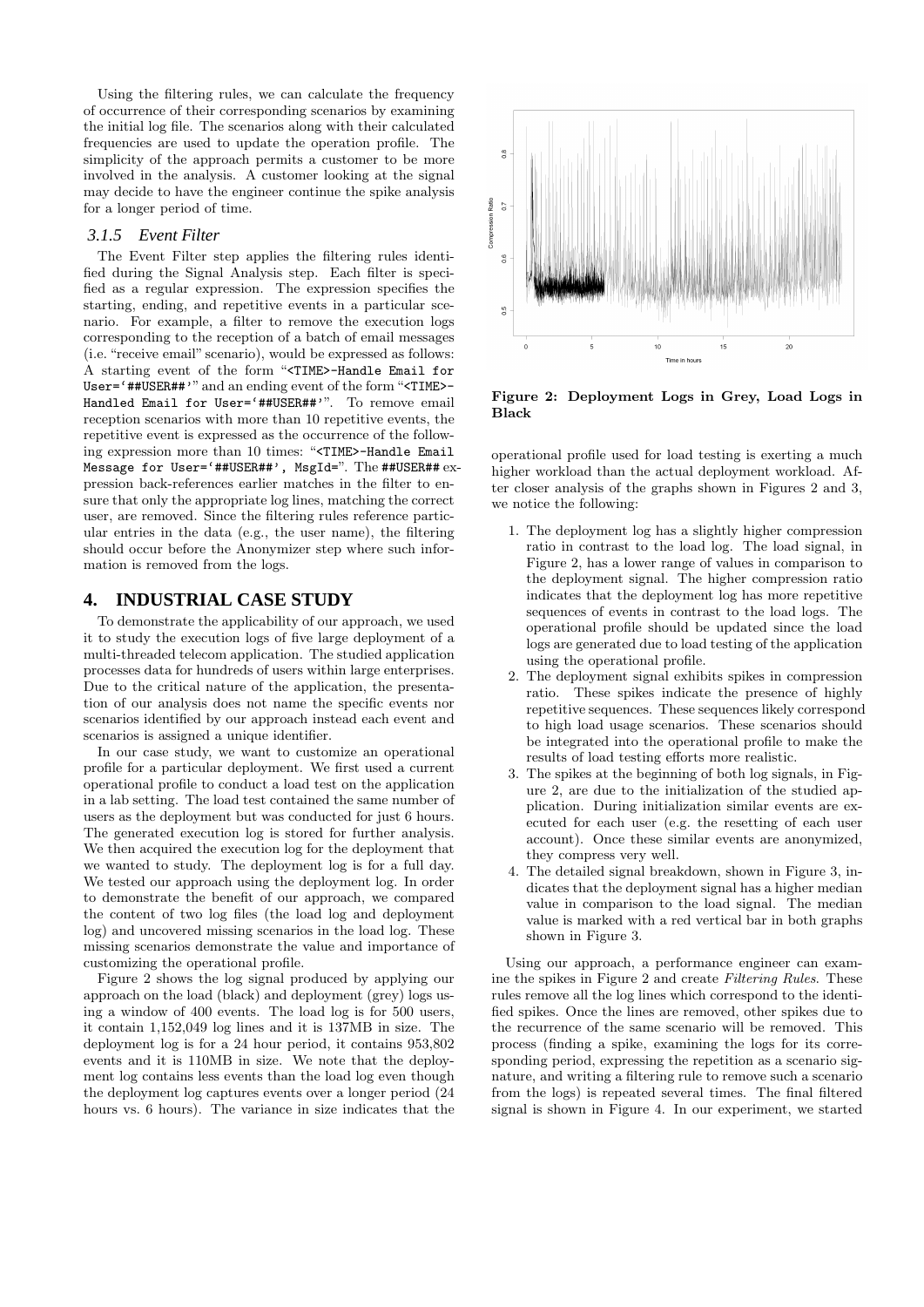

Figure 3: Histogram for the Load (Top-Black) and Deployment (Bottom-Grey) Log Signals

from a benchmark operational profile which was considered to be representative of most field deployments. We repeated the aforementioned process seven times and we recognized seven usage scenarios which cause high redundancy in the deployment logs. For each of the identified scenarios, the performance engineer must determine whether:

- 1. The identified scenario is valid. For valid scenarios, the operational profile should be updated.
- 2. The identified scenario is invalid. For invalid scenarios, the engineer needs to report these problematic cases to the development team. The development team would in turn decide if these cases are due to bugs or misconfiguration of the application.

#### **4.1 Discovered Scenarios**

Table 1 summarizes statistics for the seven discovered scenarios in the deployment log. The table also highlights in grey the statistics for these seven scenarios in the load testing log. From the table, we notice that:

- 1. The RE, OT and CI scenarios do not exist in the load testing workload. They are missing from the operational profile and should be added.
- 2. The other four scenarios have similar minimum and median number of events in the load and deployment logs. However, the maximum number of events varies considerably between both log files. It appears that the load testing workload assumes a gaussian like distribution whereas the deployment log suggests that a zipf [21] distribution of events may be more appropriate. The operational profile should be adjusted to better simulate the frequency of occurrence of such scenarios. This finding was the most interesting for the development team since they did not expect such high repetition levels for some of the scenarios. For example, the RE scenario has instances with over thirty three thousand repeated sequences.
- 3. The GF scenario in the load testing log occurs at a much higher frequency than in the deployment workload. It may be desirable to reduce the frequency of the GF scenario in the operational profile.

Based on our aforementioned findings, we can define the following filtering rules:

- 1. We filter out all instances of the RE, OT and CI scenarios since they have a large number of repeated event sequences in each instance of these scenarios. The large number of repeated sequences causes spikes in the compression ratio of the generated log signal.
- 2. For all scenarios other than RE, OT and CI, we filter out any instance of the scenario with more than the median number of events in it.



Figure 4: Final Deployment (Grey) and Load (Black) Signal (400 events-window)

Figure 4 shows the filtered log signal for the studied log. The Figure also shows for reference the log signal for the load testing log. All spikes have been removed except for a spike around 11AM. A closer investigation of the spike at 11AM reveals that a process monitoring the application had detected a possible deadlock situation and restarted the application automatically. The redundancy in the log file is due to the application performing similar activities for each user at startup.

# **5. DISCUSSION OF RESULTS AND LIMI-TATIONS**

Picking the appropriate window size. Our approach depends on picking an appropriate window size. As we reduce the size of the window, new spikes are likely to show up. These spikes exist for larger analysis windows however they are not as visible since the larger windows contain a large amount of non-repeated events which in turn reduces the compression ratio. Figure 5 shows the effects of varying the window size (200,100 and 10) for the filtered signal for 400 events window. The signal for 400 events window is shown at the top of Figure 5 for convenience. We note that the restart event is visible at window sizes equal to 400, 200 and 100. The restart event is marked on the Figure using a vertical grey box. We highlight a few spikes using grey circles in Figure 5. The signals for the 200 and 400 events windows have the same number of large spikes. However, for the signal for the 100 events window, additional large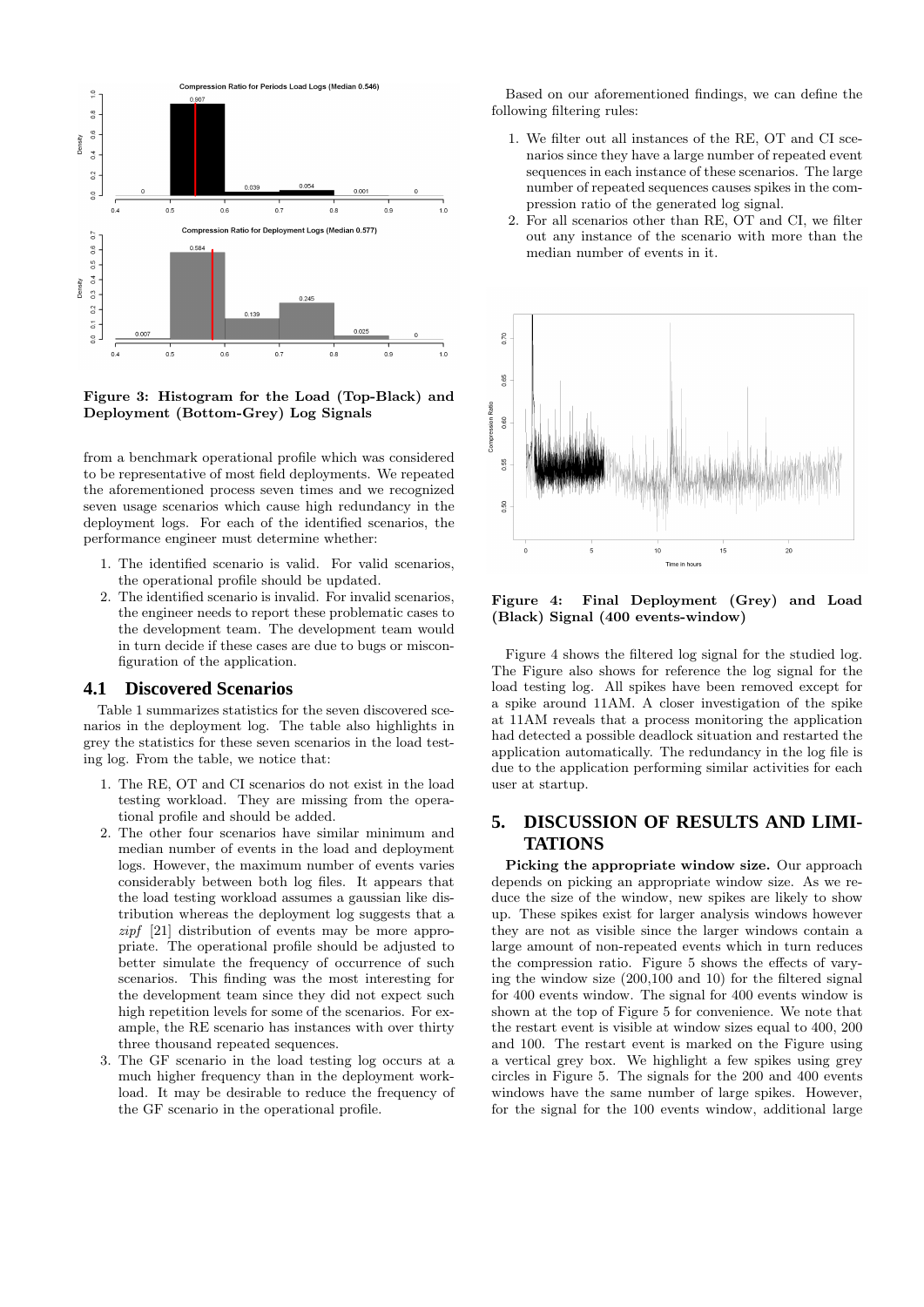| Scenario Name | Frequency | Filtered $(\%)$  | Number of Events In A Scenario |                |        |
|---------------|-----------|------------------|--------------------------------|----------------|--------|
|               |           |                  | Min                            | Median         | Max    |
| MA            | 7,837     | $1,856(23.68\%)$ |                                |                | 1,987  |
|               | 8,079     |                  | $\mathbf{1}$                   |                | 3      |
| RE            | 27        | 27(100%)         | 33                             | 6,244          | 33,575 |
|               |           |                  |                                |                |        |
| MR            | 7,837     | 2,247(28.67%)    |                                |                | 1,253  |
|               | 8,050     |                  | $\,1$                          | $\mathbf{1}$   | 57     |
| GF            | 27        | $545(6.95\%)$    | 8                              | 16             | 2,126  |
|               | 7,569     |                  | 16                             | 16             | 17     |
| CA            | 7,405     | 588(7.94%)       | $\overline{2}$                 | $\overline{2}$ | 707    |
|               | 7,977     |                  | $\,2$                          | $\overline{3}$ | 10     |
| <b>OT</b>     | 1,788     | 842(47.08%)      | $\overline{2}$                 | 3              | 343    |
|               |           |                  |                                |                |        |
| CI            | 5         | $5(100\%)$       | 41                             | 79             | 572    |
|               |           |                  |                                |                |        |

Table 1: Statistics for the Seven Scenarios in the Deployment and Load (in grey) Logs

spikes are more prominent. Looking back at the 200 and 400 signals, we note that a few of the large spikes in the 100 events signal existed but were not as prominent. Using our approach on this log file, an analyst would reduce the analysis window to 200 events and discover that there are no large spikes. He or she would then reduce the window to 100 events and discover a few large spikes. The new spikes are studied and additional scenarios are added to the operational profile. This process continues until the window size is too small or the engineer runs out of allocated time.

In practice, the time needed to find an appropriate window size was not a major concern since the approach already reduces the time needed for profile customization from days to hours. We have explored the use of a brute force technique to determine the optimal window size. The optimal window size is the one that results in the largest number of high spikes (i.e., four times above average) with no negative values in the signal. We continuously adjusted the window size and recorded the number of observed spikes for a log file. Our analysis shows that the number of spikes is maximized at window sizes of 400-550 events. This optimal window size is application and deployment specific. Once the optimal size is found, it can be reused when analyzing log files in the same deployment. Others interested in using our approach can perform similar analysis on their log files.

Approach in practice. The presented approach is semiautomated. The semi-automated nature of the approach is very valuable in speeding on-site capacity engagements. The approach directs the attention of a performance engineer to a few spots, less than 1% of the lines in millions of log events. These spots are examined to identify scenarios. The identified scenarios are expressed as filtering rules. The performance engineer has to perform this task a limited number of times. In our experiment, this manual step was performed seven times on a file comprising a full 24 hour execution of a large deployment. This step required overall around 30 minutes of work and around 2 hours of automated processing. Current methods used on site would require around 4-5 days of analysis to create a customized profile. An engineer may need to repeat this analysis several times when examining log files for other deployments. In later experiments on the logs for four other deployments, we recognized another three additional filtering rules within a total of one hour of analysis. We are currently investigating techniques to automate the Signal Analysis step by using text analysis techniques. These techniques can propose filtering rules with minimal manual intervention in a wizard like fashion.

In practice, we observed that our approach located an unexpected scenario (the restart of the analyzed application). The proposed approach helps performance engineers recognize noteworthy normal and abnormal large scenarios with repeated sequences of events.

Measuring approach accuracy. To measure the accuracy of our approach, we measured its precision. Precision measures the number of flagged events that resulted in updating the operational profile versus all flagged events. An approach with low precision is not desirable since it would waste an engineer's time. In our first experiment, we examined nine flagged event sequences (i.e. spikes) and seven of them resulted in updating the operational profile. The other two spikes were due to the application startup events. Therefore the precision of the approach is 77%. We examined the logs for another four deployments and the overall average precision of our approach is 80%. We cannot measure the recall of our approach due to the very large number of events in each log file (around one million events per file).

Limitations. For very small window sizes (see window size  $= 10$  at bottom of Figure 5), the overhead of compressing the small number of events is too large. This high overhead results in negative compression ratios because of the size of the compressed period being larger than its original size. Currently our approach cannot recognize small scenarios (i.e. scenarios with a small group of repeated events). Some of these small scenarios may affect the overall performance of an application and should be tested. We are currently exploring data mining techniques to uncover such small scenarios automatically.

The anonymization step in our approach hinders the recovery of concurrent interactions. For example, two log lines, which indicate two received email messages, may refer to a single user receiving two emails or two users each receiving a single email. In our experiments these interactions showed up at application startup. During startup, many users are initialized concurrently. Following the anonymization step the data simply indicates many initializations without reference to the fact that these initializations happened to dif-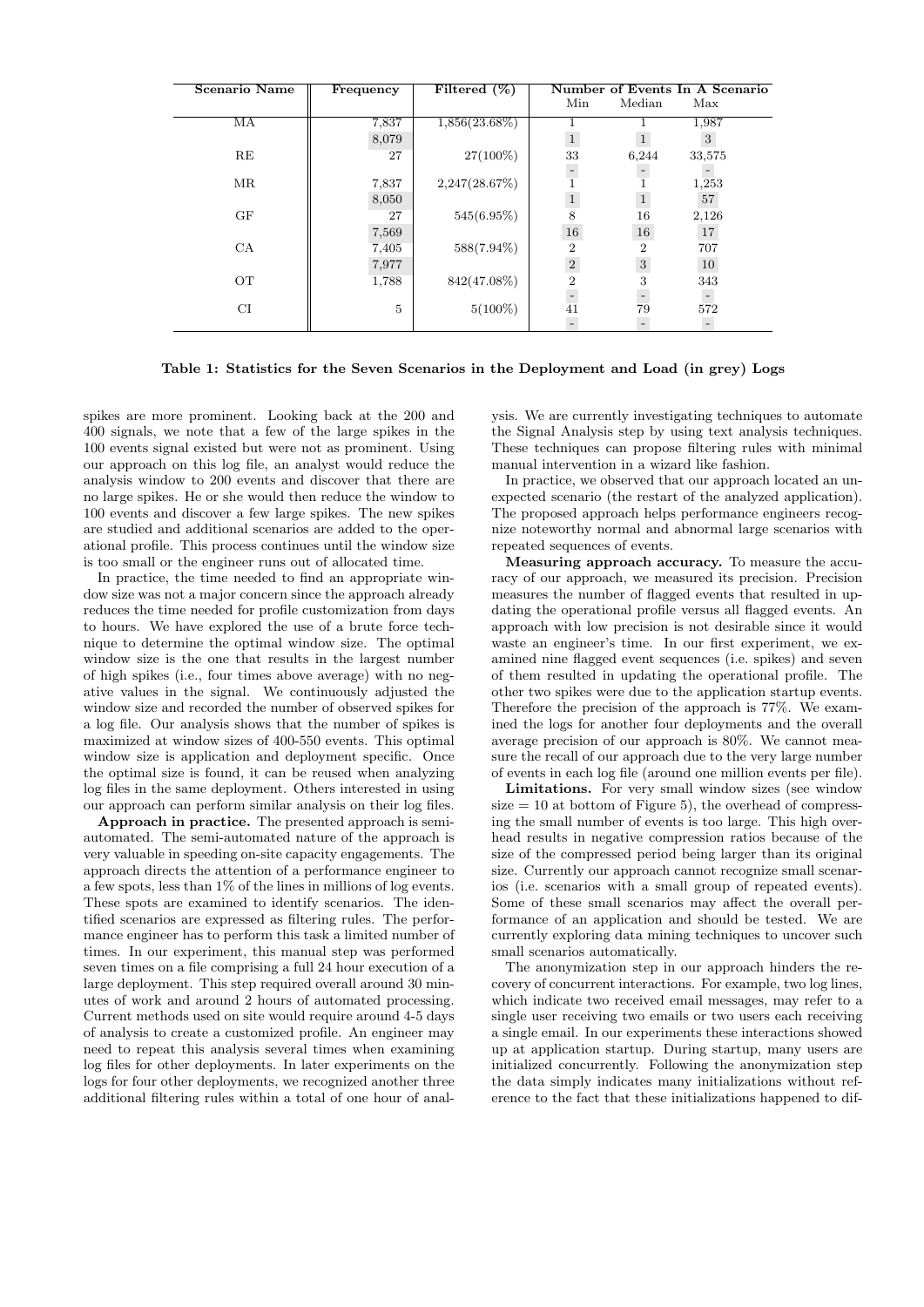

Figure 5: Changing the Window Size for the Deployment Log (Black)

ferent users. We don't consider this as a limitation of our approach since we are interesting in finding large general repetitive sequences of events. Manual analysis of the events and logs will highlight the rationale for these concurrent interactions. Timing during load testing could be adjusted to generate such interactions.

#### **6. RELATED WORK**

Traditional approaches to derive operational profiles are semi-automated and time consuming, they depend on user surveys or data mining techniques (such as frequent item set or clustering algorithms) [13, 14, 15]. In contrast, our approach requires 2-3 hours and uncovers large variations between a derived profile and the actual usage scenarios. The approach flags less than 1% of the events in large log files, containing around one million events.

The use of a compression algorithm simplifies the implementation and adoption of our approach in an industrial setting since no specialized algorithms are required. Moreover, our approach recognizes high load scenarios that are intermixed with other scenarios due to threading issues (i.e. outputs from different threads) or simple variations in the repetition of a scenario. Advanced enhancement to data mining algorithms, such as gapped frequent sets, may be adopted to detect intermixing of scenarios. However our attempts to use such algorithms on the logs have resulted in large number of false positives due to the algorithms recognizing repetitive patterns across usage scenarios not within the same scenario.

Work in program understanding (e.g., [5]) maps particu-

lar features to their source code implementation using technique such as concept analysis. Such approaches require the instrumentation of an application and the execution of a limited number of tests. The results of these tests are presented in a large concept lattice. The lattice is manually studied by a domain expert to locate the functions implementing each feature. Our approach does not require any type of preprocessing or execution of specific tests, instead we use logs that are readily available.

The work most closely related to our approach is work on network intrusion detection (e.g., [4]). Compression techniques are used to detect abnormal behavior patterns. For example, an attacker attempting to locate an open network port would probe every port, in contrast most users are likely to connect to a limited number of network ports. Therefore, during an attack the variation in the port numbers will be too high and would results in a low compression ratio (in contrast we are interested in high compression ratio). Areas with low compression ratios are flagged and shown to a network security analyst for further investigation.

## **7. CONCLUSION**

An accurate operational profile is needed to ensure that an application can handle the needs of users, otherwise users will be disappointed with the performance of an application. We present an approach to customize operational profiles. The approach analyzes the execution logs of deployed applications and highlights noteworthy sequences of events. The highlighted sequences represent less than 1% of a large execution log. Performance engineers can identify perfor